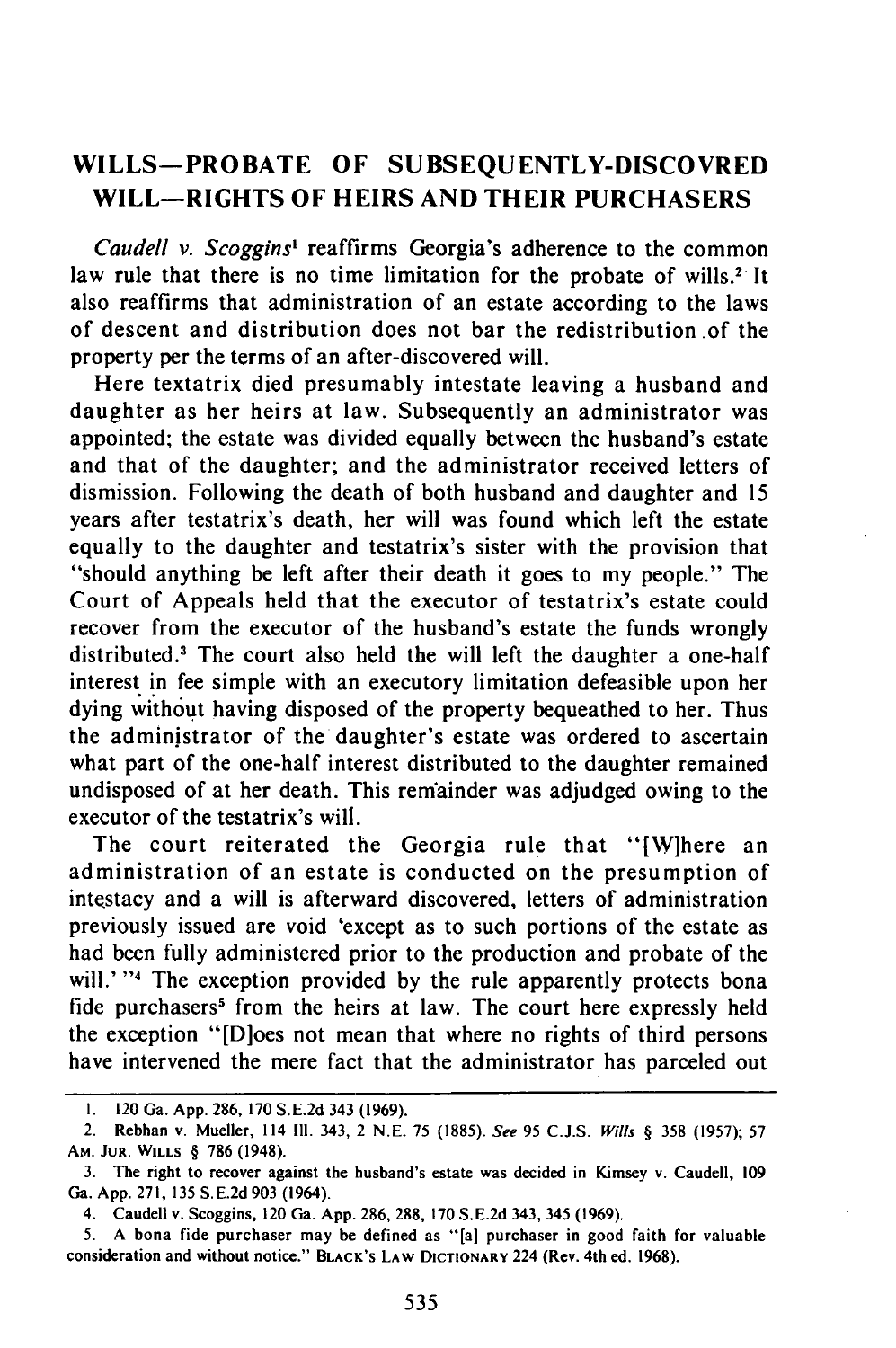the estate among the wrong heirs will inevitably close the door on future judicial action . **.. ."I**

Possible adverse effects of this rule of law are not difficult to imagine. Suppose an heir at law enters upon his ancestor's land and builds a substantial house thereon. Could he be dispossessed 50 years later by a legatee of a subsequently-discovered will? Clearly under present Georgia law, such result would follow. Although the heir could recover in quantum meruit for the fair market value of the improvements, such recovery would rarely be sufficient to cover either the cost or the real value to him.

Some Georgia cases would allow the heir to raise the defenses of estoppel or laches in certain situations. In *Fitzgerald v. Morgan<sup>t</sup>* the legatee under the will asserted ignorance of the law as his excuse for a delay of 40 years in applying for probate.<sup>8</sup> The court held the propounder guilty of laches. However, decided the same year as *Fitzgerald* was *Fletcher v. Gillespie.9* The legatee knew of the existence of the will six weeks after the death of testator and made no attempt to probate the same for three years although he knew the sole heir had applied for and obtained the appointment of an administrator. Here the Georgia Supreme Court held that an action to establish and probate a will was a proceeding at law to which the equitable bar of laches did not apply. Apparently on the same reasoning, a 14 year delay was held not to bar probate in the widely cited case of *Walden v. Mahnks.10* Thus, it is doubtful that an heir is protected from a legatee who with knowledge of the will remains silent. The present case illustrates that the heir has never been protected against a legatee of a lost will subsequently discovered.

The policy considerations dictating that title to property should be secure and unclouded militate against allowing a testator's long dormant and unknown or concealed devise to arise and strike down an heir's title after the passage of many years.<sup>11</sup> In recognition of these considerations 17 states have statutes either limiting the time for probate<sup>12</sup> or barring probate after the lapse of a specified period

**<sup>6.</sup>** 120 Ga. **App.** at **288, 170 S.E.2d** at 345.

**<sup>7.</sup>** 200 Ga. **651, 38 S.E.2d 171** (1946).

**<sup>8.</sup>** Accord, Hadden **v.** Stevens, **181** Ga. **165, 181 S.E. 767** (1935), discussed infra.

**<sup>9.</sup>** 201 Ga. **377,** 40 **S.E.2d** 45 (1946).

**<sup>10. 178</sup>** Ga. **825,** 174 **S.E. 538** (1934).

**I1.** *See* Matthews v. Fuller, **209 Md.** 42, 120 **A.2d 356 (1956).**

<sup>12.</sup> States having statutes limiting the time for probate: Alabama **(5** years), Arkansas **(5** years), Connecticut **(10** years), Hawaii **(5** years), Iowa **(5** years), Kansas **(1** year), Kentucky **(10** years. Judicial interpretation **of** general statute of limitations), Maine (20 years), Massachusetts (20 years), North Dakota **(6** years), Ohio (20 years), Pennsylvania (21 years), Tennessee **(10**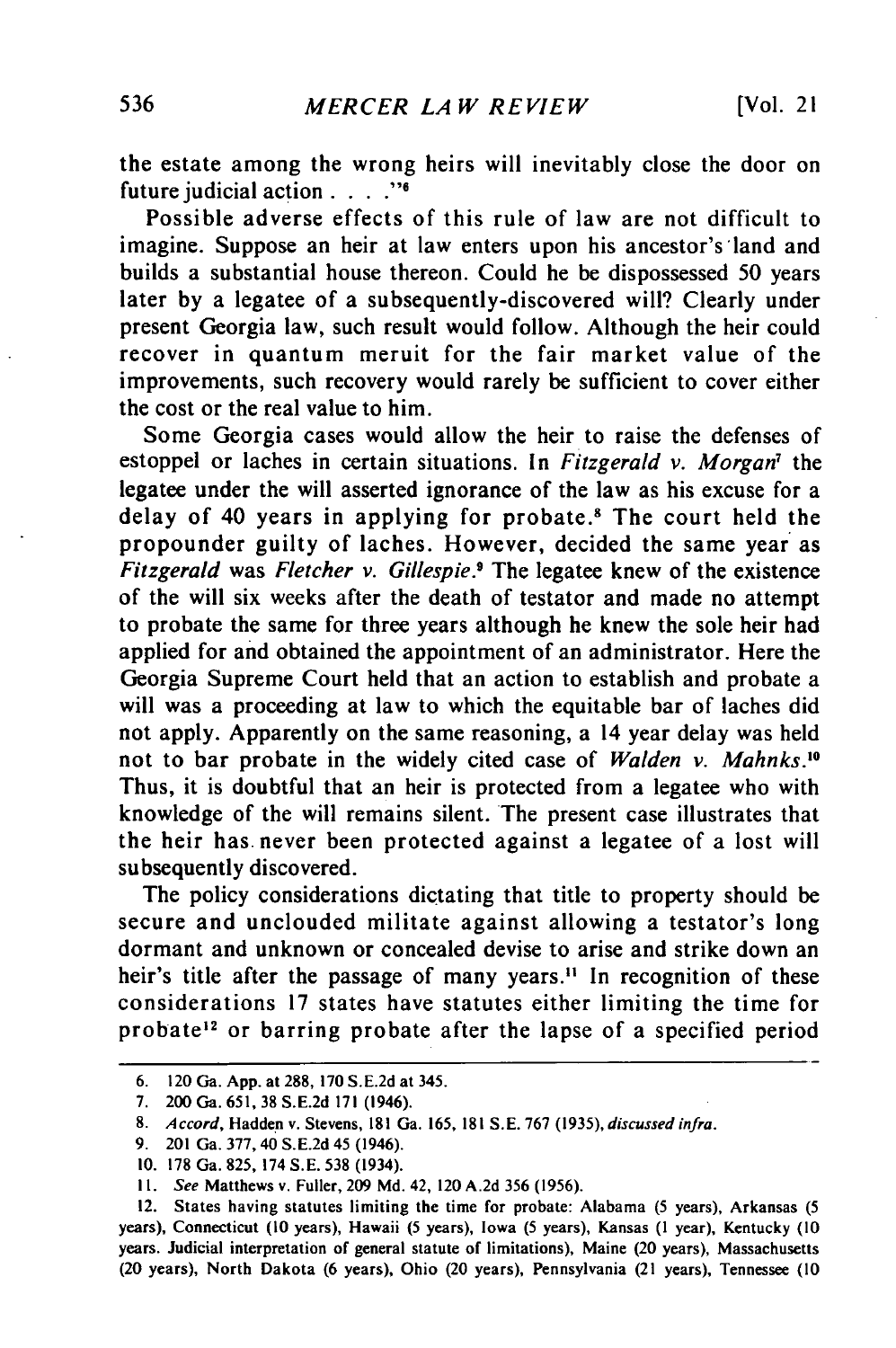following the granting of administration upon the estate.<sup>13</sup> The statutes range from one year to 21 years after the death of the testator.<sup>14</sup> The older Model Probate Code<sup>15</sup> places a five year time limitation on probate while the newer Uniform Probate Code<sup>16</sup> establishes a basic limitation of three years.

Georgia has two statutes encouraging prompt probate. Ga. Code Ann. Section **113-615** (Rev. 1959) directs an executor to offer the will for probate as soon as practicable and to qualify within 12 months after the same is admitted to probate. Ga. Code Ann. Section 113-610 (Rev. 1959) requires every person having possession of a will to file it with the ordinary and authorizes the ordinary to punish failure to do so with fine and imprisonment. While these two statutes imply that probate of a will should be promptly made following the death of the testator, such failure does not make the will any less entitled to probate at a later date. The only time limitation is for a nuncupative will which requires application for probate within six months after the death of the testator.17

Two other general limitation statutes have been held not to bar probate. **GA. CODE** ANN. Section 3-702 (Rev. 1962), requiring proceedings to set aside judgments to be brought within three years from the rendering of the judgment, has been held not to prevent probate of a will after the appointment of an administrator on the supposition that the decedent was intestate.<sup>18</sup> As previously mentioned, the statutory limitation of laches, GA. **CODE** ANN. Section 3-712 (Rev. 1962),<sup>19</sup> has been held not to apply to probate.<sup>20</sup>

Conceding a subsequently-discovered will is entitled to probate, are innocent third persons, who purchase for value and without notice from

**13.** States barring probate after the lapse of a specified period following the granting of administration upon the estate: Florida (3 years), Louisiana (5 years), Missouri **(I** year).

- 14. See notes 12 and **13** supra.
- **15.** L. **S[MES, MODEL PROBATE CODE** § **83** (1946).

**16. UNIFORM PROBATE CODE** § **3-233** (3rd Working Draft, Nov. 1967).

**17. GA. CODE ANN.** § **113-617** (Rev. 1959). Since **GA. CODE** ANN. § **113-503** (Rev. 1959) requires a nuncupative will to be reduced to writing within **30** days after testator speaks the same, it is arguable that section **113-617** was enacted to assure prompt probate rather than to insure that the will is accurately set down by the witnesses.

**18.** Walden v. Mahnks, **178** Ga. 825, 174 S.E. 538 (1934).

**19.** "[C]ourts of equity may interpose an equitable bar, whenever, from the lapse of time and laches of the complainant, it would **be** inequitable to allow a party to enforce his legal rights."

20. Fletcher v. Gillespie, 201 Ga. 377, 40 S.E.2d 45 (1946).

years), Texas (4 years). In some states exceptions are written into the statute, or the court is given discretion to waive the limitation. In other states no exceptions are made. For a discussion of the statutes in most of these states, see L. SiMEs, **MODEL PROBATE CODE** 307, Statutory Note, (1946).